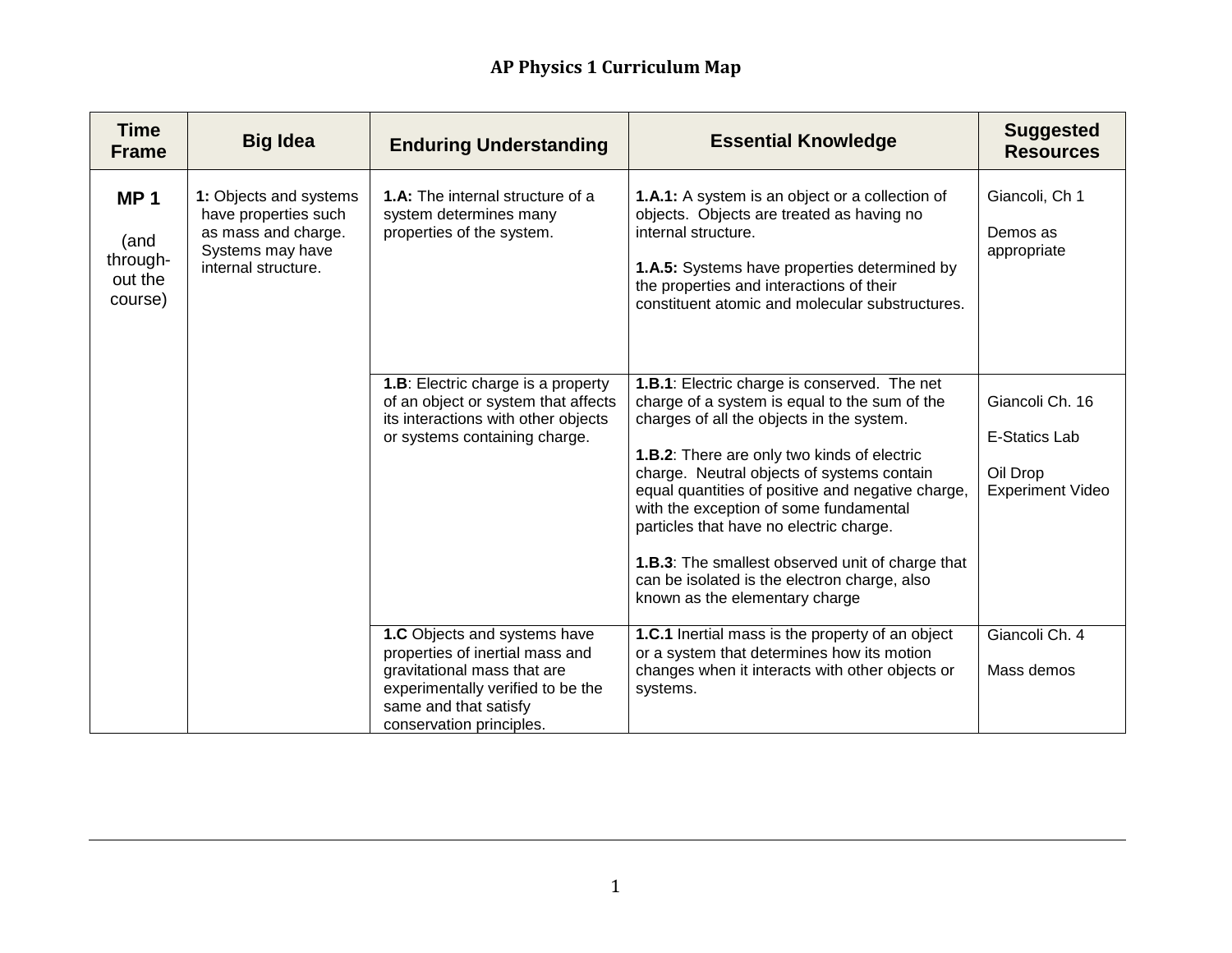| <b>Time</b><br><b>Frame</b> | <b>Big Idea</b>                                                                                                              | <b>Enduring Understanding</b>                                                                                                                                                                                                                              | <b>Essential Knowledge</b>                                                                                                                                                                                                                                                                                                                                                                                              | <b>Suggested</b><br><b>Resources</b>       |
|-----------------------------|------------------------------------------------------------------------------------------------------------------------------|------------------------------------------------------------------------------------------------------------------------------------------------------------------------------------------------------------------------------------------------------------|-------------------------------------------------------------------------------------------------------------------------------------------------------------------------------------------------------------------------------------------------------------------------------------------------------------------------------------------------------------------------------------------------------------------------|--------------------------------------------|
|                             | 1: Objects and systems<br>have properties such<br>as mass and charge.<br>Systems may have<br>internal structure<br>(cont'd). |                                                                                                                                                                                                                                                            | 1.C.2: Gravitational mass is the property of an<br>object or a system that determines the strength<br>of the gravitational interaction with other objects,<br>systems, or gravitational fields.<br>1.C.3: Objects and systems have properties of<br>inertial mass and gravitational mass that are<br>experimentally verified to be the same and that<br>satisfy conservation laws.                                      |                                            |
|                             |                                                                                                                              | 1.E: Materials have many<br>macroscopic properties that result<br>from the arrangement and<br>interactions of the atoms and<br>molecules that make up the<br>material.                                                                                     | 1.E.2 Matter has a property called resistivity.                                                                                                                                                                                                                                                                                                                                                                         | Giancoli, Ch. 18<br>Resistance Lab         |
|                             | 2: Fields existing in<br>space can be used to<br>explain interactions.                                                       | 2.A: A field associates a value of<br>some physical quantity with every<br>point in space. Field models are<br>useful for describing interactions<br>that occur at a distance (long-<br>range forces) as well as a variety<br>of other physical phenomena. | 2.A.1: A vector field gives, as a function of<br>position (and perhaps time), the value of a<br>physical quantity that is described by a vector.                                                                                                                                                                                                                                                                        | Giancoli, Ch. 5, 16                        |
|                             |                                                                                                                              | 2.B: A gravitational field is caused<br>by and object with mass.                                                                                                                                                                                           | 2.B.1: A gravitational field, g, at the location of<br>an object with mass, $m$ , causes a gravitational<br>force of magnitude mg to be exerted on the<br>object in the direction of the field.<br>2.B.2: The gravitational field caused by a<br>spherically symmetric object with mass is radial<br>and, outside the object, varies as the inverse<br>square of the radial distance from the center of<br>that object. | Giancoli, Ch. 5<br>"Apple & Moon"<br>Video |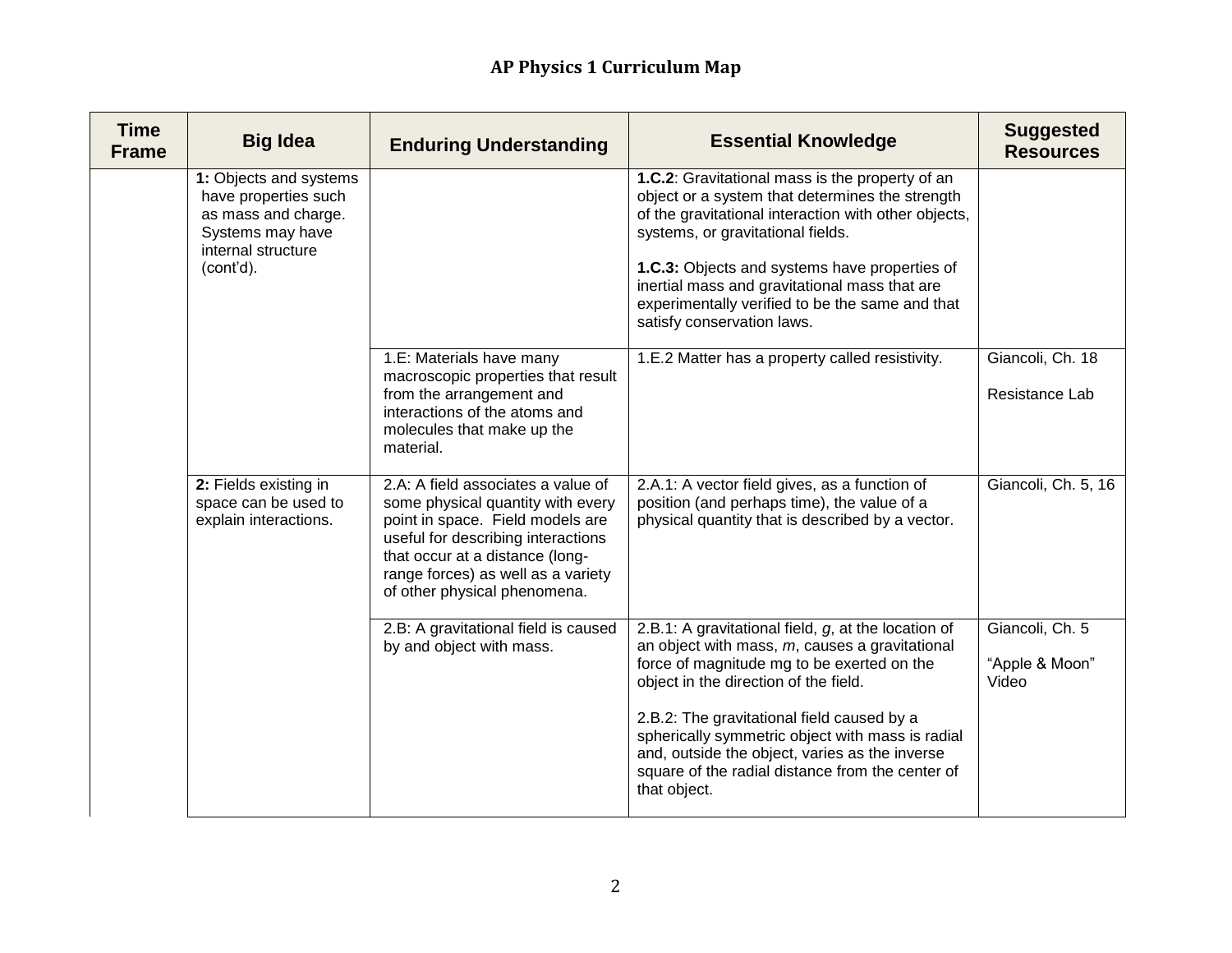| <b>Time</b><br><b>Frame</b> | <b>Big Idea</b>                                                                          | <b>Enduring Understanding</b>                                                                                                      | <b>Essential Knowledge</b>                                                                                                                                                                                                                                                                                                                                                                                                                                                                                                                                                                                                                                                                                 | <b>Suggested</b><br><b>Resources</b> |
|-----------------------------|------------------------------------------------------------------------------------------|------------------------------------------------------------------------------------------------------------------------------------|------------------------------------------------------------------------------------------------------------------------------------------------------------------------------------------------------------------------------------------------------------------------------------------------------------------------------------------------------------------------------------------------------------------------------------------------------------------------------------------------------------------------------------------------------------------------------------------------------------------------------------------------------------------------------------------------------------|--------------------------------------|
| MP <sub>2</sub>             | 3: The interactions of<br>an object with other<br>objects can be<br>described by forces. | 3.A: All forces share certain<br>common characteristics when<br>considered by observers in inertial<br>reference frames.           | 3.A.1: An observer in a particular reference<br>frame can describe the motion of an object<br>using such quantities as position, displacement,<br>distance, velocity, speed, and acceleration.                                                                                                                                                                                                                                                                                                                                                                                                                                                                                                             | Giancoli, Ch. 3<br>"Dune Buggy" Lab  |
|                             |                                                                                          |                                                                                                                                    | 3.A.2: Forces are described by vectors.                                                                                                                                                                                                                                                                                                                                                                                                                                                                                                                                                                                                                                                                    | Giancoli, Ch. 4                      |
|                             |                                                                                          |                                                                                                                                    | 3.A.3: A force exerted on an object is always<br>due to the interaction of that object with another<br>object.                                                                                                                                                                                                                                                                                                                                                                                                                                                                                                                                                                                             | Vector Lab                           |
|                             |                                                                                          |                                                                                                                                    | 3.A.4: If one object exerts a force on a second<br>object, that second object always exerts a force<br>of equal magnitude on the first object in the<br>opposite direction.                                                                                                                                                                                                                                                                                                                                                                                                                                                                                                                                |                                      |
|                             |                                                                                          | 3.B: Classically, the acceleration<br>of an object interacting with other<br>objects can be predicted by using<br>$a = \Sigma F/m$ | 3.B.1: If an object of interest interacts with<br>several other objects, the net force is the vector<br>sum of the individual forces.<br>3.B.2: Free body diagrams are useful tools for<br>visualizing forces being exerted on a single<br>object and writing the equations that represent a<br>physical situation.<br>3.B.3: Restoring forces can result in oscillatory<br>motion. When a linear restoring force is exerted<br>on an object displaced from a n equilibrium<br>position, the object will undergo a special type<br>of motion called simple harmonic motion (SHM).<br>Examples should include: gravitational force<br>exerted by the earth on a simple pendulum,<br>mass-spring oscillator. | Giancoli, Ch. 4<br>FBD problems      |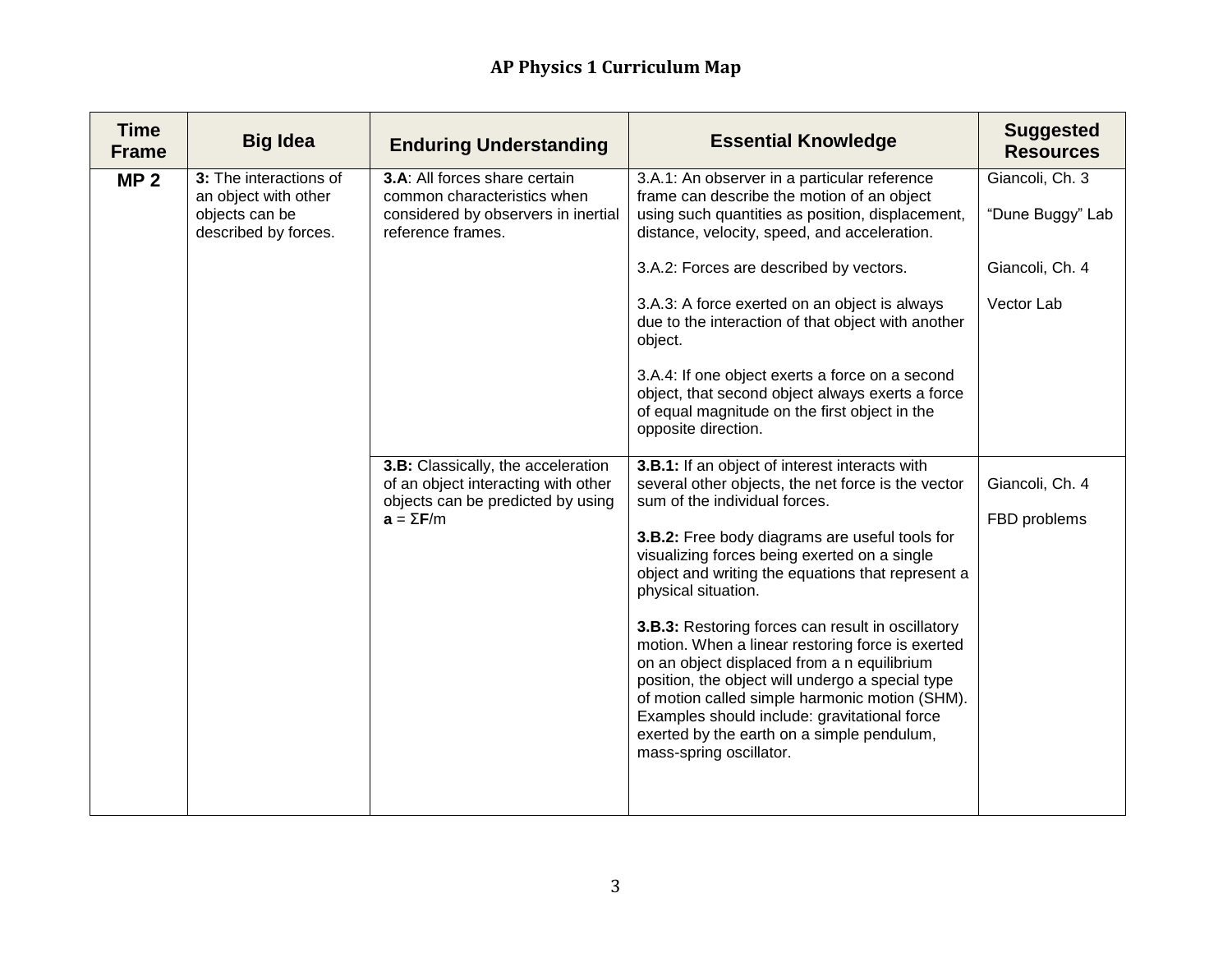| <b>Time</b><br><b>Frame</b> | <b>Big Idea</b>                                                                                      | <b>Enduring Understanding</b>                                                                                                            | <b>Essential Knowledge</b>                                                                                                                                                                                                                                                                                                                                                                                                                                                                                                            | <b>Suggested</b><br><b>Resources</b>              |
|-----------------------------|------------------------------------------------------------------------------------------------------|------------------------------------------------------------------------------------------------------------------------------------------|---------------------------------------------------------------------------------------------------------------------------------------------------------------------------------------------------------------------------------------------------------------------------------------------------------------------------------------------------------------------------------------------------------------------------------------------------------------------------------------------------------------------------------------|---------------------------------------------------|
|                             | 3: The interactions of<br>an object with other<br>objects can be<br>described by forces<br>(cont'd). | 3.C: At the macroscopic level,<br>forces can be categorized as<br>either long-range (action-at-a-<br>distance) forces or contact forces. | 3.C.1: Gravitational force describes the<br>interaction of one object that has mass with<br>another object that has mass.<br>3.C.2: Electric force results from the interaction<br>of one object that has an electric charge with<br>another object that has an electric charge.<br>3.C.4: Contact forces result from the interaction<br>of one object touching another object, and they<br>arise from interatomic electric forces. These<br>forces include tension, friction, normal, spring<br>(Physics 1) and buoyant (Physics 2). |                                                   |
|                             |                                                                                                      | 3.D: A force exerted on an object<br>can change the momentum of the<br>object.                                                           | 3.D.1: The change in momentum of an object is<br>a vector in the direction of the net force exerted<br>on the object.<br>3.D.2: The change in momentum of an object<br>occurs over a time interval.                                                                                                                                                                                                                                                                                                                                   |                                                   |
|                             |                                                                                                      | 3.E: A force exerted on an object<br>can change the kinetic energy of<br>the object.                                                     | 3.E.1: The change in the kinetic energy of an<br>object depends on the force exerted on the<br>object and on the displacement of the object<br>during the time interval that the force is exerted.                                                                                                                                                                                                                                                                                                                                    | Work-Energy Lab                                   |
|                             |                                                                                                      | 3.F: A force exerted on an object<br>can cause a torque on that object.                                                                  | 3.F.1: Only the force component perpendicular<br>to the line connecting the axis of rotation and<br>the point of application of the force results in a<br>torque about that axis.<br>3.F.2: The presence of a net torque along any<br>axis will cause a rigid system to change its<br>rotational motion or an object to change its<br>rotation motion about that axis.                                                                                                                                                                | Giancoli, Ch. 8<br><b>Balanced Torques</b><br>Lab |
|                             |                                                                                                      |                                                                                                                                          | 3.F.3: A torque exerted on an object can<br>change the angular momentum of an object.                                                                                                                                                                                                                                                                                                                                                                                                                                                 |                                                   |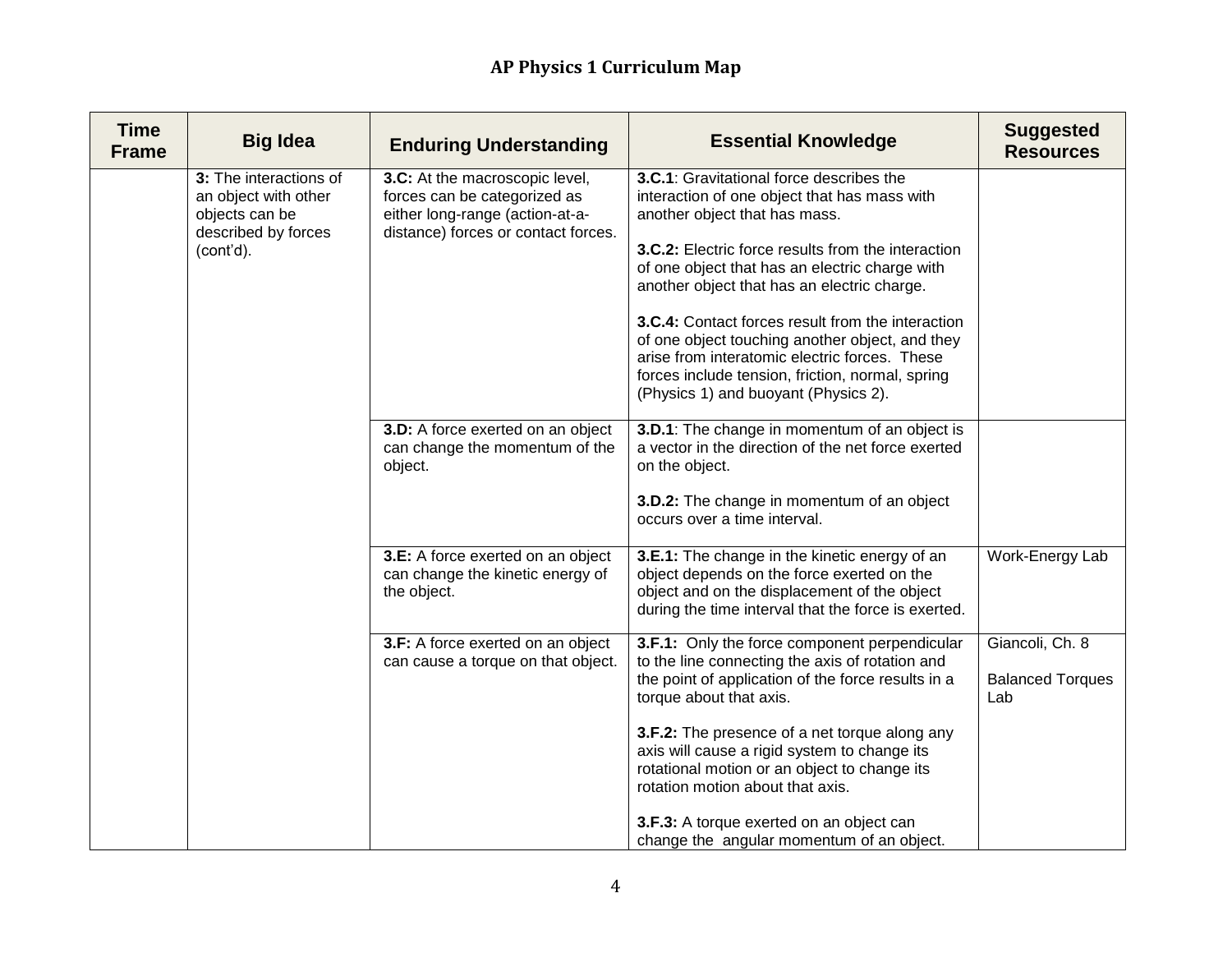| <b>Time</b><br><b>Frame</b> | <b>Big Idea</b>                                                       | <b>Enduring Understanding</b>                                                                                                              | <b>Essential Knowledge</b>                                                                                                                                                                                                                                                                                                                                                                                                                                                                                                                         | <b>Suggested</b><br><b>Resources</b> |
|-----------------------------|-----------------------------------------------------------------------|--------------------------------------------------------------------------------------------------------------------------------------------|----------------------------------------------------------------------------------------------------------------------------------------------------------------------------------------------------------------------------------------------------------------------------------------------------------------------------------------------------------------------------------------------------------------------------------------------------------------------------------------------------------------------------------------------------|--------------------------------------|
|                             |                                                                       | 3.G: Certain types of forces are<br>considered fundamental.                                                                                | 3.G.1: Gravitational forces are exerted at all<br>scales and dominate at the largest distance and<br>mass scales.                                                                                                                                                                                                                                                                                                                                                                                                                                  |                                      |
| MP <sub>3</sub>             | 4: Interactions between<br>can result in changes in<br>those systems. | 4.A: The acceleration of the<br>center of mass of a system is<br>related to the net force exerted on<br>the system, where $a = \Sigma F/m$ | 4.A.1: The linear motion of a system can be<br>described by the displacement, velocity, and<br>acceleration of its center of mass.<br>4.A.2: The acceleration is equal to the rate of<br>change of velocity with time, and velocity is<br>equal to the rate of change of position with time.<br>4.A.3: Forces that systems exert on each other<br>are due to interactions between objects in the<br>systems. If the interacting objects are parts of<br>the same system, there will be no change in the<br>center-of-mass velocity of that system. | Giancoli, Ch. 7                      |
|                             |                                                                       | 4.B: Interactions with other<br>objects or systems can change<br>the total linear momentum of a<br>system.                                 | 4.B.1: The change in linear momentum for a<br>constant-mass system is the product of the<br>mass of the system and the change in velocity<br>of the center of mass.<br>4.B.2: The change in linear momentum of the<br>system is given by the product of the average<br>force on that system and the time interval during<br>which the force is exerted.                                                                                                                                                                                            | Conservation of<br>Momentum Lab      |
|                             |                                                                       | 4.C: Interactions with other<br>objects or systems can change<br>the total energy of a system.                                             | 4.C.1: The energy of a system includes its<br>kinetic energy, potential energy, and<br>microscopic internal energy. Examples should<br>include gravitational potential energy, elastic<br>potential energy, and kinetic energy.                                                                                                                                                                                                                                                                                                                    |                                      |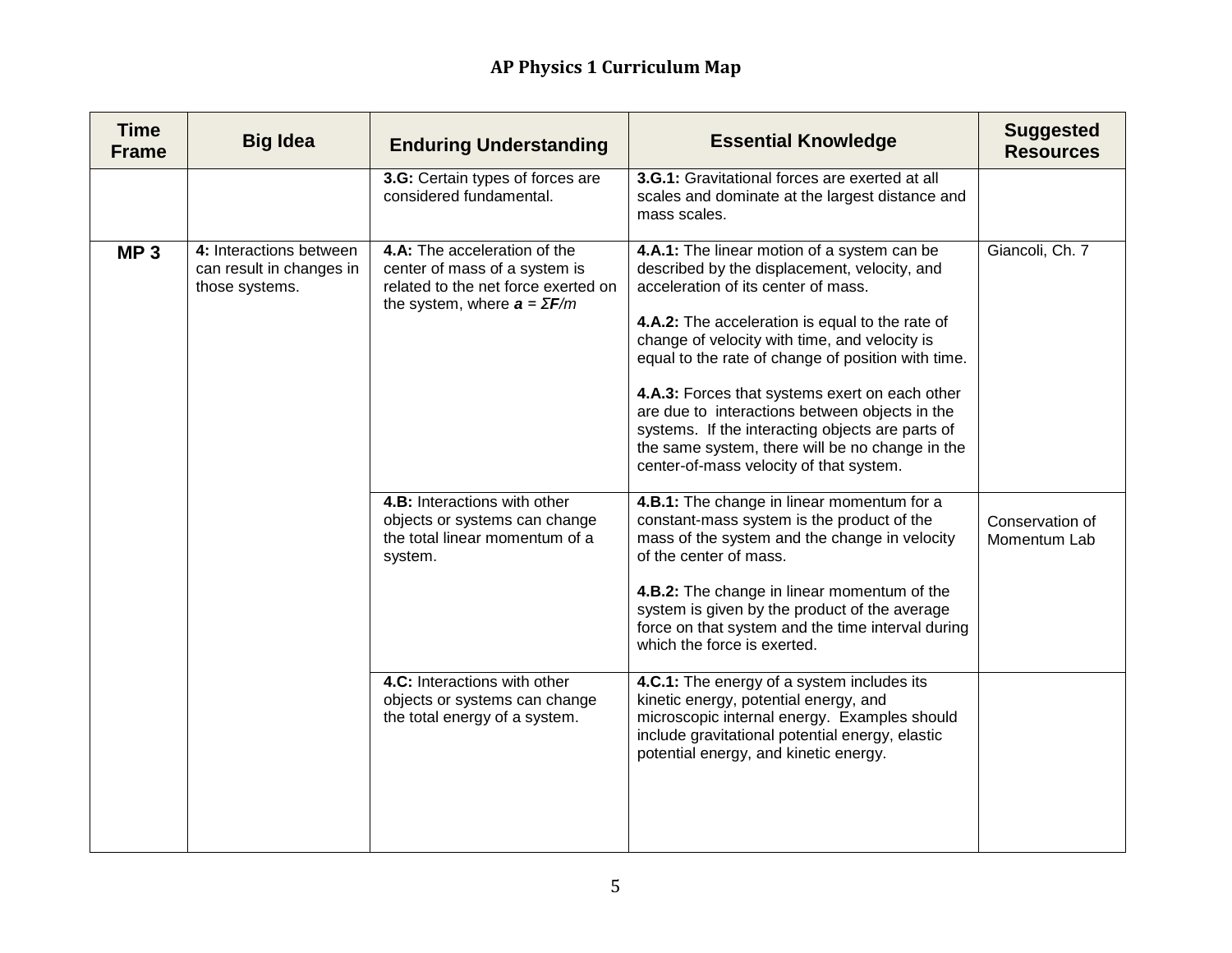| <b>Time</b><br><b>Frame</b> | <b>Big Idea</b>                                                                                     | <b>Enduring Understanding</b>                                                                                                                                                                                                                         | <b>Essential Knowledge</b>                                                                                                                                                                                                                                                                                                                                                                                                                                                                                                                                  | <b>Suggested</b><br><b>Resources</b>               |
|-----------------------------|-----------------------------------------------------------------------------------------------------|-------------------------------------------------------------------------------------------------------------------------------------------------------------------------------------------------------------------------------------------------------|-------------------------------------------------------------------------------------------------------------------------------------------------------------------------------------------------------------------------------------------------------------------------------------------------------------------------------------------------------------------------------------------------------------------------------------------------------------------------------------------------------------------------------------------------------------|----------------------------------------------------|
|                             | 4: Interactions between<br>can result in changes in<br>those systems (cont'd).                      |                                                                                                                                                                                                                                                       | 4.C.2: Mechanical energy (the sum of kinetic<br>and potential energy) is transferred into or out of<br>a system when an external force is exerted on a<br>system such that a component of the force is<br>parallel to its displacement. The process<br>through which the energy is transferred is called<br>work.                                                                                                                                                                                                                                           |                                                    |
|                             |                                                                                                     | 4.D: A net torque exerted on a<br>system by other objects or<br>systems will change the angular<br>momentum of the system.                                                                                                                            | 4.D.1: Torque, Angular velocity, angular<br>acceleration, and angular momentum are<br>vectors and can be characterized as positive or<br>negative, depending upon whether they give<br>rise to or correspond to counterclockwise or<br>clockwise rotation with respect to an axis.<br>4.D.2: The angular momentum of a system may<br>change due to interactions with other objects or<br>systems.<br>4.D.3: The change in angular momentum is<br>given by the product of the average torque and<br>the time interval during which the torque is<br>exerted. | Giancoli, Ch. 8<br><b>Centripetal Force</b><br>Lab |
|                             | 5: Changes that occur<br>as a result of<br>interactions are<br>constrained by<br>conservation laws. | 5.A: Certain quantities are<br>conserved, in the sense that the<br>changes of those quantities in a<br>given system are always equal to<br>the transfer of that quantity to or<br>from the system by all possible<br>interactions with other systems. | 5.A.1: A system is an object or a collection of<br>objects. The objects are treated as having no<br>internal structure.<br>5.A.2: For all systems under all circumstances,<br>energy, charge, linear momentum, and angular<br>momentum are conserved. For an isolated or a<br>closes system, conserved quantities are<br>constant. An open system is one that<br>exchanges any conserved quantity with its<br>surroundings.                                                                                                                                 | Giancoli, Ch. 6                                    |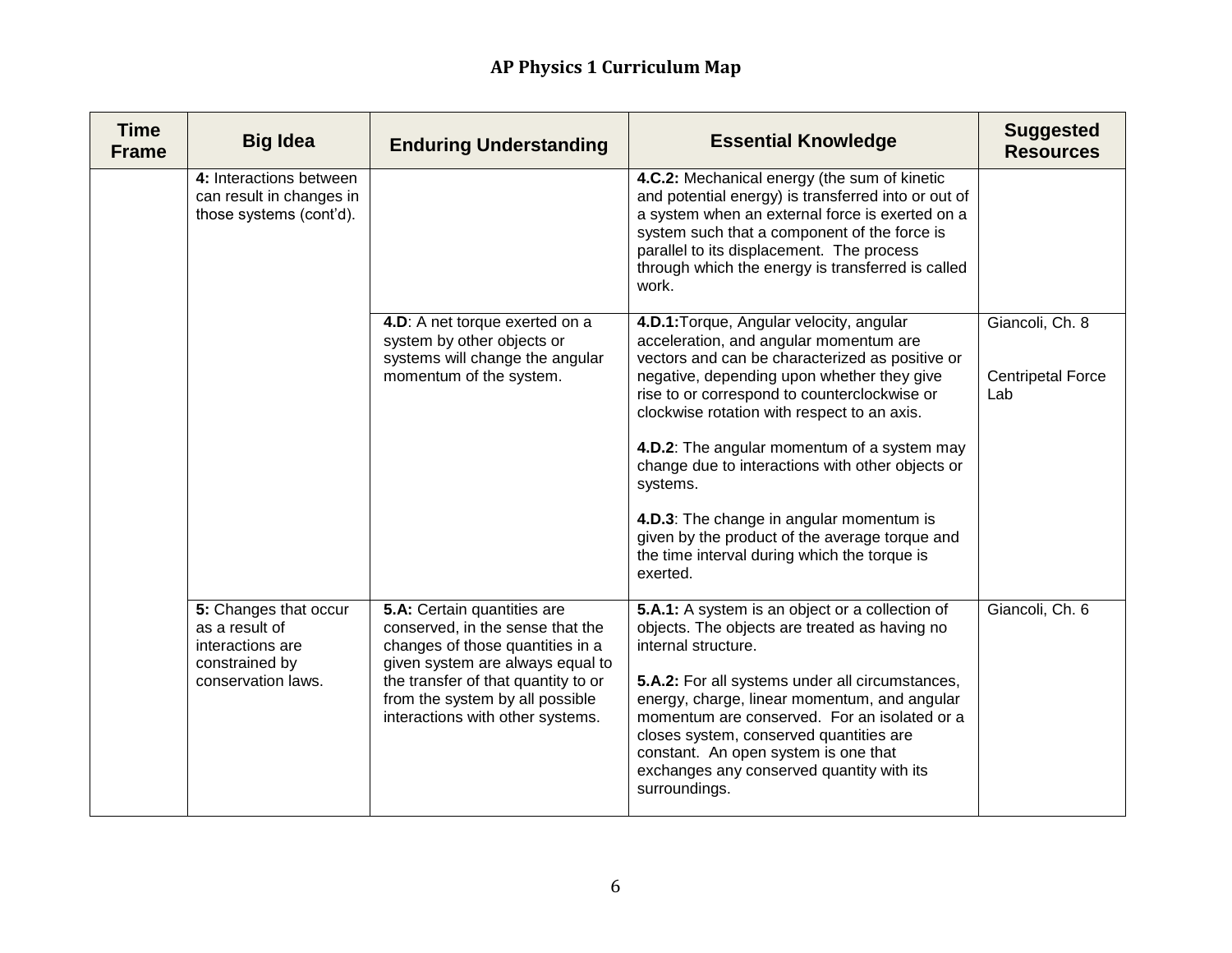| <b>Time</b><br><b>Frame</b> | <b>Big Idea</b>                                                                                                 | <b>Enduring Understanding</b>                | <b>Essential Knowledge</b>                                                                                                                                                                                                                                                                                                                                                                                                                                                                                                                                                                                                                                                                                                                                                          | <b>Suggested</b><br><b>Resources</b> |
|-----------------------------|-----------------------------------------------------------------------------------------------------------------|----------------------------------------------|-------------------------------------------------------------------------------------------------------------------------------------------------------------------------------------------------------------------------------------------------------------------------------------------------------------------------------------------------------------------------------------------------------------------------------------------------------------------------------------------------------------------------------------------------------------------------------------------------------------------------------------------------------------------------------------------------------------------------------------------------------------------------------------|--------------------------------------|
|                             | 5: Changes that occur<br>as a result of<br>interactions are<br>constrained by<br>conservation laws<br>(cont'd). |                                              | 5.A.3: An interaction can be either a force<br>exerted by objects outside the system or the<br>transfer of some quantity with objects outside<br>the system.<br>5.A.4: The boundary between a system and its<br>environment is a decisions made by the person<br>considering the situation in order to simplify or<br>otherwise assist in analysis.                                                                                                                                                                                                                                                                                                                                                                                                                                 |                                      |
|                             |                                                                                                                 | 5.B: The energy of a system is<br>conserved. | 5.B.1: Classically, an object can only have<br>kinetic energy since potential energy requires<br>an interaction between two or more objects.<br>5.B.2: A system with internal structure can have<br>internal energy, and changes in a system's<br>internal structure can result in changes in<br>internal energy. (Mass-spring systems and<br>simple pendulums are covered in AP 1)<br>5.B.3: A system with internal structure can have<br>potential energy. Potential energy exists within<br>a system if the objects within that system<br>interact with conservative forces.<br>5.B.4: The internal energy of a system includes<br>the kinetic energy of the objects that make up<br>the system and the potential energy of the<br>configuration of the objects that make up the | Giancoli, Ch. 6                      |
|                             |                                                                                                                 |                                              | system.<br>5.B.5: Energy can be transferred by an external<br>force exerted on an object or system that moves<br>the object or system through a distance; this<br>energy transfer is called work. Energy transfer<br>in mechanical or electrical systems may occur<br>at different rates. Power is defined as the rate<br>of energy transfer into, out of, or within a<br>system.                                                                                                                                                                                                                                                                                                                                                                                                   | Power Lab                            |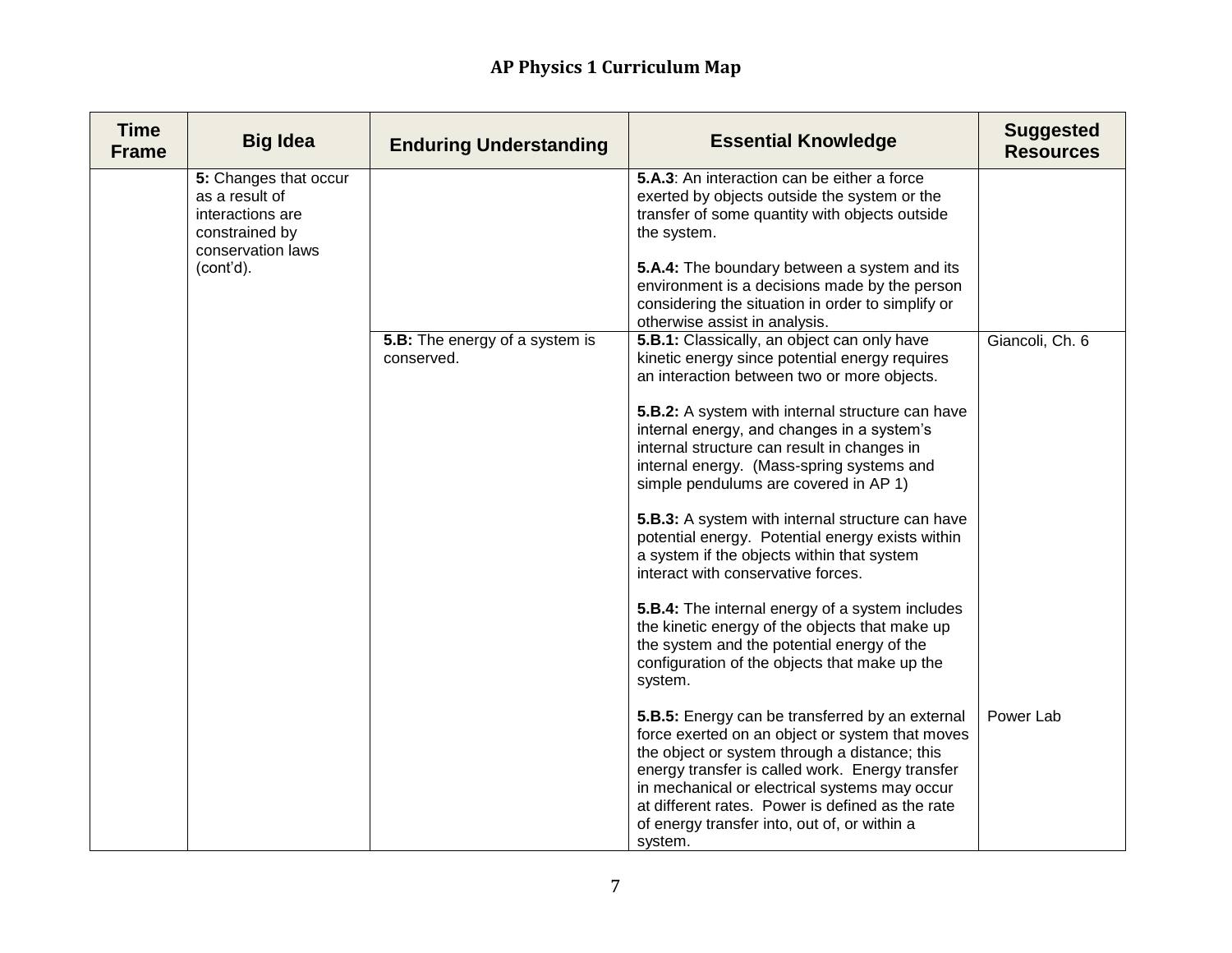| <b>Time</b><br><b>Frame</b> | <b>Big Idea</b>                                                                                                 | <b>Enduring Understanding</b>                          | <b>Essential Knowledge</b>                                                                                                                                                                                                                                                                                                                                                                                                                                                                | <b>Suggested</b><br><b>Resources</b> |
|-----------------------------|-----------------------------------------------------------------------------------------------------------------|--------------------------------------------------------|-------------------------------------------------------------------------------------------------------------------------------------------------------------------------------------------------------------------------------------------------------------------------------------------------------------------------------------------------------------------------------------------------------------------------------------------------------------------------------------------|--------------------------------------|
|                             | 5: Changes that occur<br>as a result of<br>interactions are<br>constrained by<br>conservation laws<br>(cont'd). |                                                        | 5.B.9: Kirchhoff's loop rule describes<br>conservation of energy in electrical circuits. The<br>application of Kirchhoff's laws to circuits is<br>introduced in Physics 1 and further developed in<br>Physics 2.                                                                                                                                                                                                                                                                          | <b>Circuits Lab</b>                  |
|                             |                                                                                                                 | 5.C: The electric charge of a<br>system is conserved.  | 5.C.3: Kirchhoff's junction rule describes the<br>conservation of electric charge in electrical<br>circuits. Since charge is conserved, current<br>must be conserved at each junction in the<br>circuit. Examples should include circuits that<br>combine resistors in series and parallel. (One<br>branch, one batter, and resistors only for AP 1.)                                                                                                                                     |                                      |
|                             |                                                                                                                 | 5.D: The linear momentum of a<br>system is conserved.  | 5.D.1: In a collision between objects, linear<br>momentum is conserved. In an elastic collision,<br>kinetic energy is the same before and after.<br>5.D.2: In a collision between object, linear<br>momentum is conserved. In an inelastic<br>collision, kinetic energy is not the same before<br>and after.<br>5.D.3: The velocity of the center of mass of the<br>system cannot be changed by an interaction<br>within the system. (AP 1 does not include<br>detailed CM calculations.) | <b>Collision Lab</b>                 |
| MP <sub>4</sub>             |                                                                                                                 | 5.E: The angular momentum of a<br>system is conserved. | 5.E.1: If the net external torque exerted on the<br>system is zero, the angular momentum of the<br>system does not change.                                                                                                                                                                                                                                                                                                                                                                |                                      |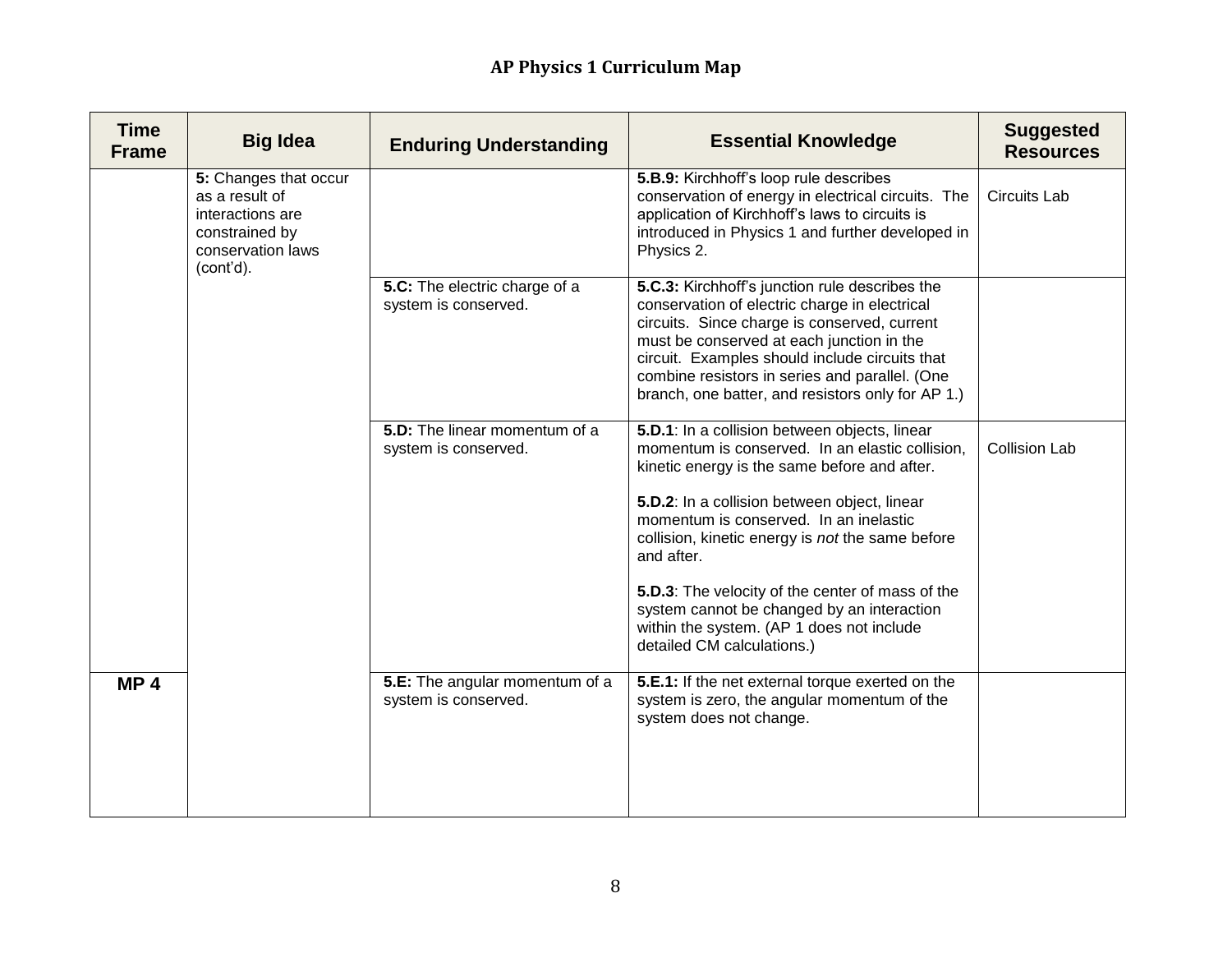| <b>Time</b><br><b>Frame</b> | <b>Big Idea</b>                                                                                                                                                                                                 | <b>Enduring Understanding</b>                                                    | <b>Essential Knowledge</b>                                                                                                                                                                                                                                                                                                                                                                                                                                                                                                                                                                                                                                                                                                                     | <b>Suggested</b><br><b>Resources</b>                                                   |
|-----------------------------|-----------------------------------------------------------------------------------------------------------------------------------------------------------------------------------------------------------------|----------------------------------------------------------------------------------|------------------------------------------------------------------------------------------------------------------------------------------------------------------------------------------------------------------------------------------------------------------------------------------------------------------------------------------------------------------------------------------------------------------------------------------------------------------------------------------------------------------------------------------------------------------------------------------------------------------------------------------------------------------------------------------------------------------------------------------------|----------------------------------------------------------------------------------------|
|                             | 5: Changes that occur<br>as a result of<br>interactions are<br>constrained by<br>conservation laws<br>(cont'd).                                                                                                 |                                                                                  | 5.E.2: The angular momentum of a system is<br>determined by the locations and velocities of the<br>objects that make up the system. The rotational<br>inertia of an object or system depends upon the<br>distribution of mas within the object or system.<br>Changes in the radius of a system or in the<br>distribution of mass within the system result in<br>changes in the system's rotational inertia, and<br>hence in its angular velocity and linear speed for<br>a given angular momentum. Examples should<br>include elliptical orbits in ant Earth-satellite<br>system. Mathematical expressions for the<br>moments of inertia will be provided where<br>needed. Students will not be expected to know<br>the parallel axis theorem. | Rotational Inertia<br>Lab                                                              |
|                             | 6: Waves can transfer<br>energy and momentum<br>from one location to<br>another without the<br>permanent transfer of<br>mass and serve as a<br>mathematical model for<br>the description of other<br>phenomena. | 6.A: A wave is a traveling<br>disturbance that transfers energy<br>and momentum. | 6.A.1: Waves can propagate via different<br>oscillation modes such as transverse and<br>longitudinal.<br>6.A.2: For propagation, mechanical waves<br>require a medium, while electromagnetic waves<br>do not require a physical medium. Examples<br>should include light traveling through a vacuum<br>and sound not traveling through a vacuum.<br>6.A.3: The amplitude is the maximum<br>displacement of a wave from its equilibrium<br>position.<br>6.A.4: Classically, the energy carried by a wave<br>depends upon, and increases with, amplitude.<br>Examples should include sound waves.                                                                                                                                                | Giancoli, Ch. 11,<br>12<br>Wave<br>Demonstrator<br>Demo<br>Spring Lab<br>Resonance Lab |